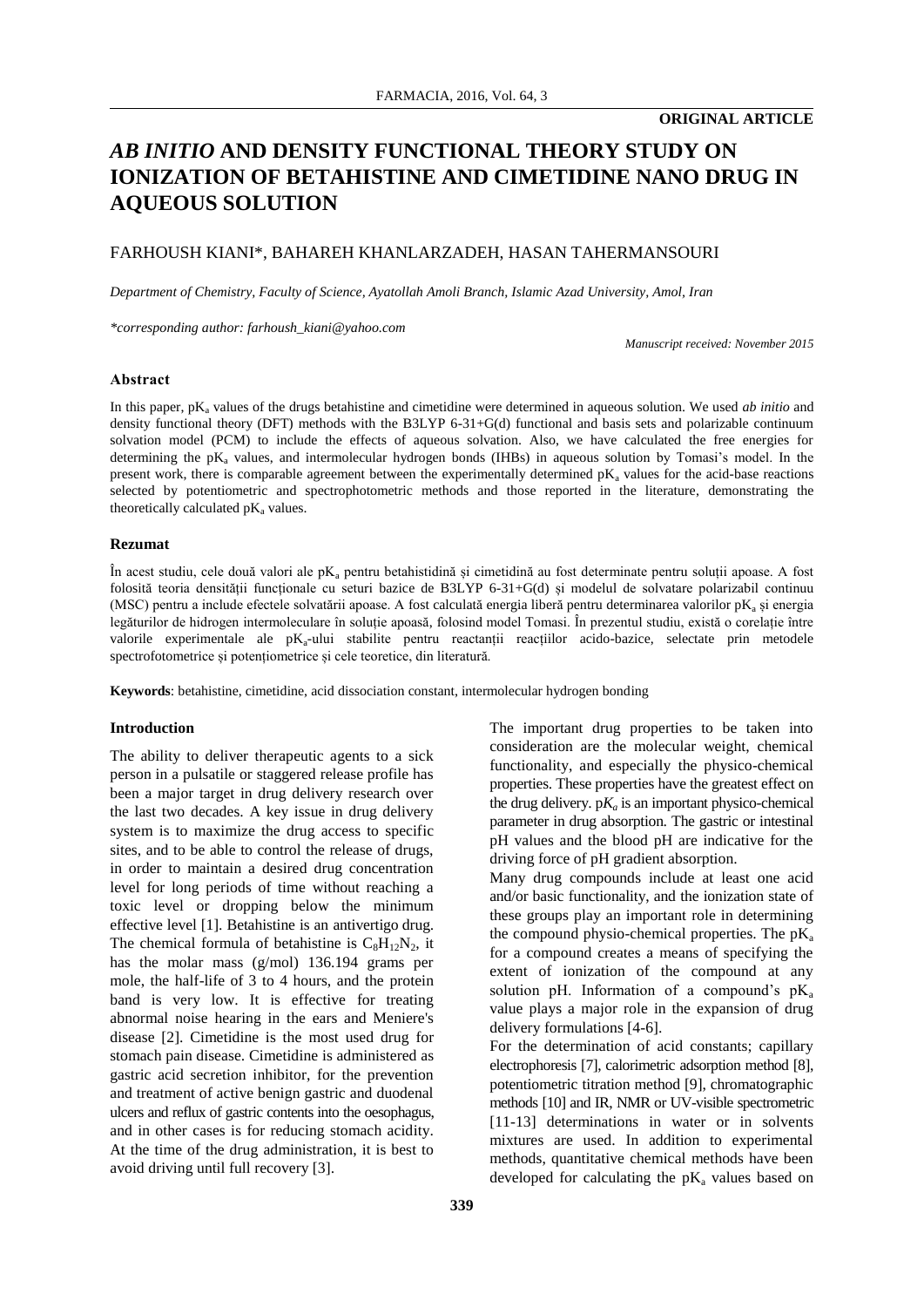chemical structures. The  $pK_a$  can be calculated from the energy of the following reaction:

$$
HA \Leftrightarrow H^+ + A^- \tag{1}
$$

Using the relation:

$$
pK_{a} = \frac{\Delta G}{2.303RT}
$$
 (2)

In the main reaction,  $\Delta G$  is the difference between the free energy of products and reactant [14-18]. *Ab initio* Hartree-Fock and density functional geometry optimizations were performed with the Gaussian 09 program. The *ab initio* geometries were employed for calculating the free energies solvation using the B3LYP/6-31+G(d) [19]. For considering the interactions in aqueous solution, we added one, two, three, and four water molecules to the model using the polarizable continuum model (PCM) [20]. This article refers to the factors influence, such as the Self-Consistent Reaction Field (SCRF) model applied, choice of a particular thermodynamic equation, atomic radii used to build a cavity in the solvent (water), optimization of geometry in water, electron inclusion of correlation, and the dimension of the basis set on the solvation free energies and on the calculated  $pK_a$  values. In this study, betahistine and cimetidine  $pK_a$  values were specified in aqueous solution by an *ab initio* method at a temperature of 25°C. To explain the acid dissociation constants obtained, we investigated the molecular conformations and solute-solvent interactions of the cation, anion, and neutral species of betahistine and cimetidine, using *ab initio* and density functional theory (DFT) methods.

## **Materials and Methods**

All the theoretical computations were performed using HyperChem version 7.0 and Gaussian 09 program package [21]. The initial geometry and different conformers of betahistine and cimetidine (Figure 1) were built by the semi empirical parameterized model number 3 (PM3) method. All the initial geometries and solvated species (in water) were optimized with the Gaussian 09 program packages using the B3LYP/6-31+G(d) methods and the default convergence criteria [22]. The polarized continuum model (PCM), which is the ideal conceptual framework to describe solvent effects on all species involved in the selected ionization reaction, was used [23]. Furthermore, to focus on the experimental  $pK_a$  values of these drugs in water, all possible conformers were tested using the Excel program. Among them, all calculated  $pK_a$  values that were not compatible with experimental values were rejected. We then focused on reactions having  $pK_a$  near to experimental values. Finally, we selected the solvation of the species by means of intermolecular hydrogen bonds (IHBs) that involve one molecule of the mentioned species and some molecules of water.



The structures of the (a) betahistine and (b) cimetidine for carrying out the calculations

#### **Results and Discussion**

The total energies of the single and solvated betahistine and cimetidine (cationic, zwitterion natural, and anionic) species were calculated in water at the B3LYP/6-31+G(d) level of the theory, using Tomasi's model. Table I summarizes the variations of the total energy (kJ/mol) of the species

per water molecule as a function of the total number of solvation water molecules. Figure 2 and Table I show the marked increase of the total energies of cations, when the number of water molecules increases in the solvation indicating the endothermic nature of the reaction.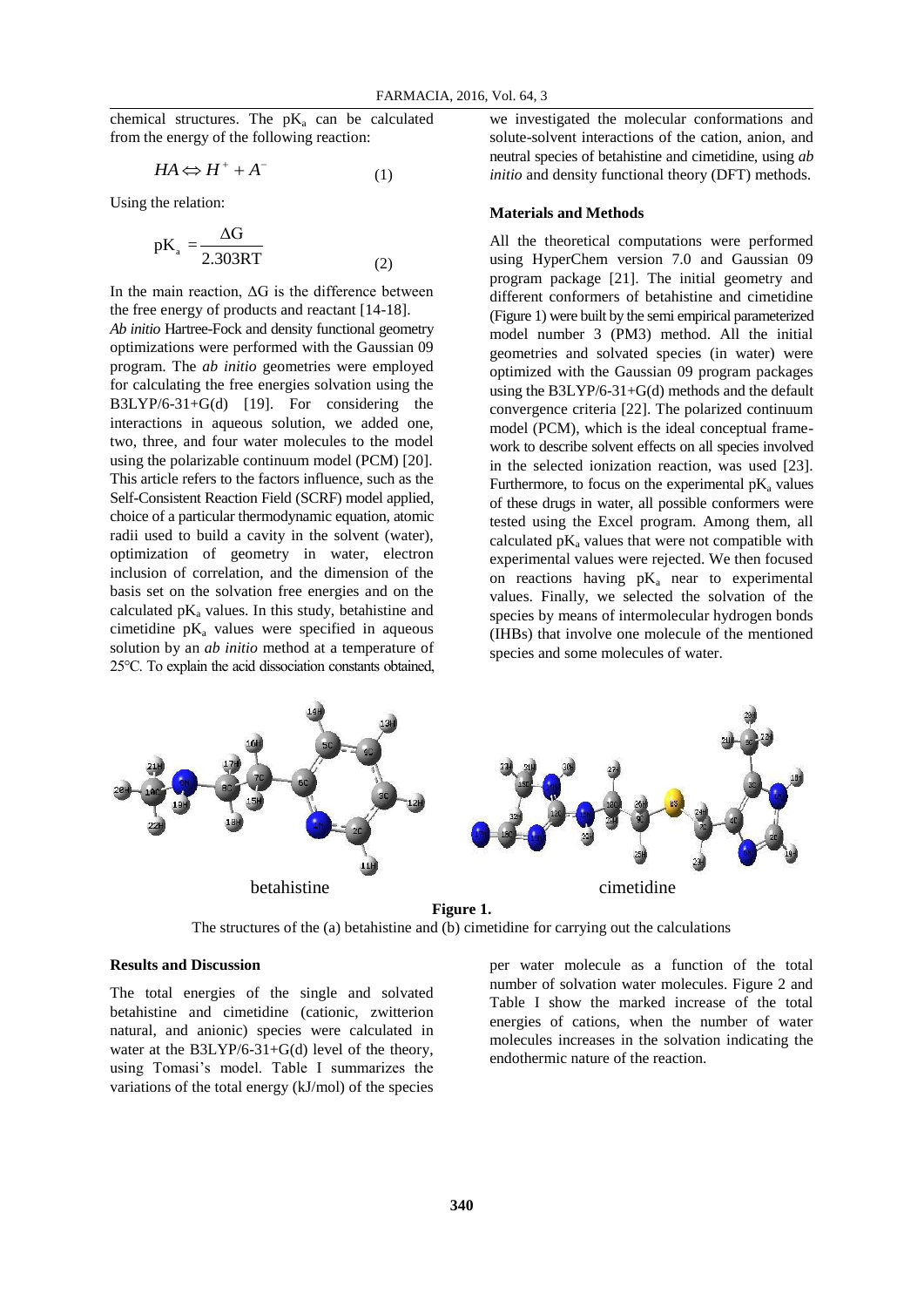

## **Figure 2.**

Plot of the total energy (kJ/mol) of solvated betahistine and cimetidine cations per water molecule against the total number of solvation water molecules

**Table I**

Calculated total energy using the Tomasi method at the B3LYP/6-31+G(d) level of theory for cationic, neutral, and anionic species of betahistine and cimetidine, at 298.15 K

| $\overline{N}^{\,a}$ | solvated species           | $G_{sol}^0$ (Hartree) | and amonic species of betainstine and emicritine, at $276$ . |
|----------------------|----------------------------|-----------------------|--------------------------------------------------------------|
|                      |                            |                       | $G^0_{sol/molecule}$ (Kj.mol <sup>-1</sup> )                 |
|                      |                            | betahistine           |                                                              |
| $\boldsymbol{0}$     | HL:UZ                      | -422.054468           | -1108103.899                                                 |
| $\mathbf{1}$         | HL:UZ                      | -498.49119            | -654394.2469                                                 |
| $\overline{c}$       | HL:UZ                      | -574.937239           | -503165.8587                                                 |
| $\overline{3}$       | HL:UZ                      | $-651.38316$          | -427551.5806                                                 |
| $\overline{4}$       | HL:UZ                      | -727.826292           | -382181.5492                                                 |
| $\boldsymbol{0}$     | HL:Z                       | -421.599903           | -1106910.439                                                 |
| $\mathbf{1}$         | HL:Z                       | -498.042731           | -653805.5324                                                 |
| $\overline{c}$       | HL:Z                       | -574.485192           | -502770.2423                                                 |
| 3                    | HL:Z                       | $-650.926641$         | -427251.933                                                  |
| $\overline{4}$       | HL:Z                       | -727.368698           | -381941.2667                                                 |
| $\boldsymbol{0}$     | $H_2L^+$                   | -421.597388           | -1106903.836                                                 |
| $\mathbf{1}$         | $H_2L^+$                   | -498.036583           | -653797.4616                                                 |
| $\overline{c}$       | $H_2L^+$                   | -574.487431           | -502772.2018                                                 |
| 3                    | $H_2L^+$                   | -650.920888           | -427248.1569                                                 |
| $\overline{4}$       | $H_2L^+$                   | -727.373315           | -381943.691                                                  |
| $\boldsymbol{0}$     | $\Gamma$                   | -421.061022           | -1105495.607                                                 |
| $\mathbf{1}$         | $\mathbf{L}$               | -497.515477           | -653113.3797                                                 |
| $\overline{c}$       | $\mathbf{L}$               | -573.993907           | -502340.2861                                                 |
| $\overline{3}$       | $\mathbf{L}$               | $-650.407726$         | -426911.3302                                                 |
| $\overline{4}$       | $\mathbf{L}$               | -726.887053           | -381688.3549                                                 |
|                      |                            | cimetidine            |                                                              |
| $\boldsymbol{0}$     | $H_2L^+$                   | -1117.865042          | -2934954.386                                                 |
| $\,1\,$              | $H_2L^+$                   | -1194.306783          | -1567826.079                                                 |
| $\overline{c}$       | $H_2L^+$                   | -1270.764512          | -1112130.635                                                 |
| 3                    | $H_2L^+$                   | -1347.19977           | $-884268.1642$                                               |
| $\overline{4}$       | $H_2L^+$                   | $-1423.644751$        | -747555.787                                                  |
| $\boldsymbol{0}$     | HL                         | -1117.449684          | -2933863.864                                                 |
| $\,1\,$              | HL                         | -1193.890075          | -1567279.046                                                 |
| $\overline{c}$       | $\mathop{\rm HL}\nolimits$ | -1270.328636          | -1111749.171                                                 |
| $\overline{3}$       | HL                         | -1346.777371          | -883990.912                                                  |
| $\overline{4}$       | HL                         | -1423.218238          | -747331.825                                                  |
|                      |                            | Water                 |                                                              |
| $\boldsymbol{0}$     | H <sub>2</sub> O           | $-76.434$             | -200677.4477                                                 |
| $\boldsymbol{0}$     | OH <sup>-</sup>            | $-75.952$             | -199411.9569                                                 |
| $\overline{c}$       | $(H_2O)_2$                 | $-152.87$             | -133786.7155                                                 |
| $\mathbf{0}$         | $2H_2O$                    | $-152.868$            | -401354.8955                                                 |
| $\boldsymbol{0}$     | 3H <sub>2</sub> O          | $-229.302$            | $-602032.3432$                                               |
| $\mathbf{1}$         | $OH^{-}(H_{2}O)$           | $-152.4$              | -200063.0808                                                 |
|                      |                            |                       |                                                              |

N<sup>a</sup>: total number of solvation water molecules; G<sub>so</sub><sup>o</sup>, total free energy in solution; G<sub>sol</sub><sup>o</sup>/molecule, total energy of solvated species per water molecule;  $H_2L^+$ , cation species; HL, neutral; L, anion species.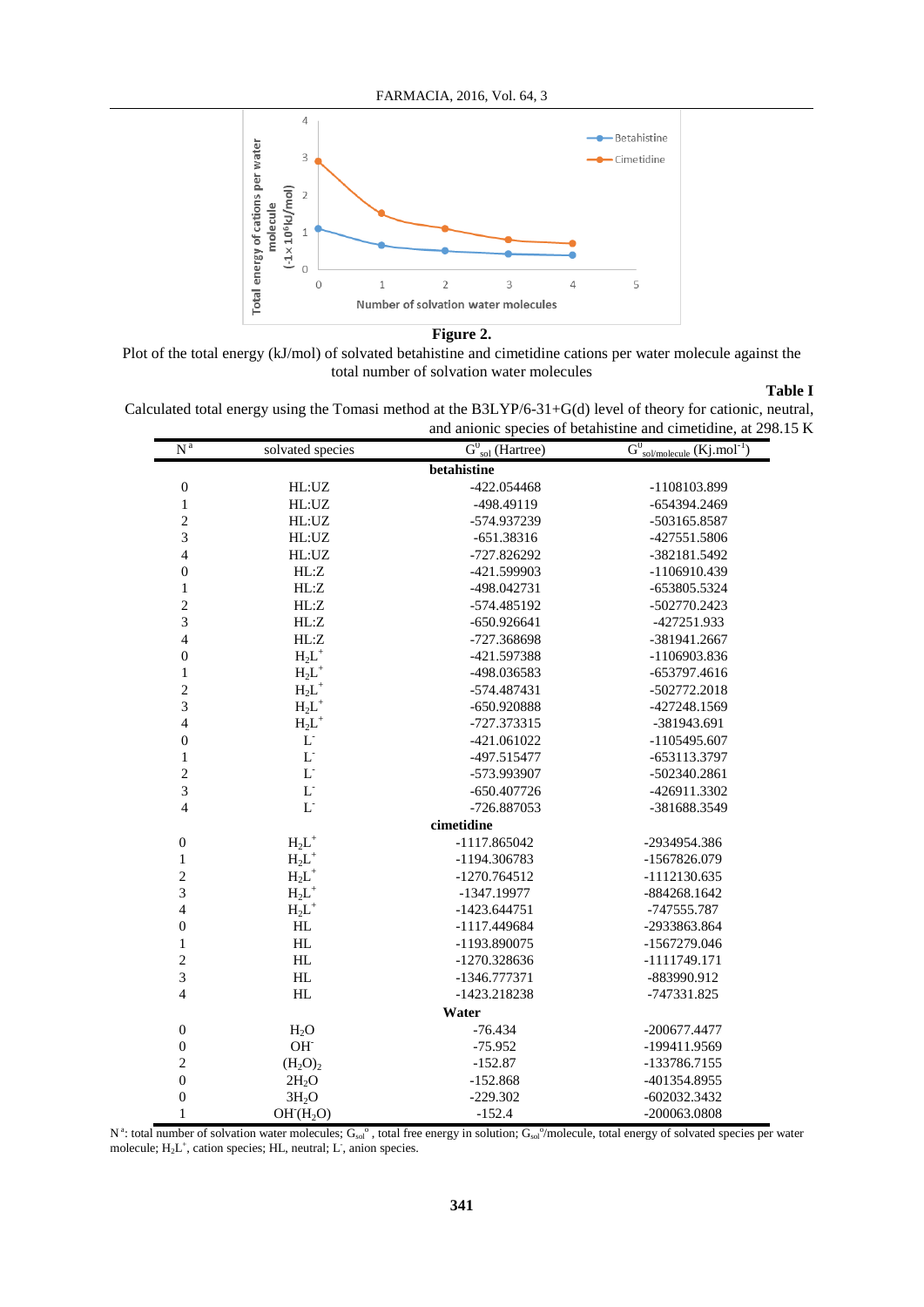Fully protonated betahistine loses proton in two stages and cimetidine in one stage. For betahistine, the proton is lost from NH both in R- group and ring to give different ionized species. The ring has the electron-donor effect on nitrogen atom. Therefore, the nitrogen atom in R- group has more positive charge than the one in the ring. For this reason, the R- group loses proton easier than the ring. In Table II, it can be seen that the value of  $pK_{a2}$  is greater than  $pK_{a1}$ . For cimetidine, the proton is lost from  $NH_2^+$  in the R- group (Figure 3).



# **Figure 3.**

Suggested protonation scheme of (a) betahistine and (b) cimetidine

**Table II**

Values of  $pK_a$  for the protonation of betahistine and cimetidine obtained using the Tomasi method at the B3LYP/6-31+G(d) level of theory, at 298.15 K

| <b>Species</b> | Selected equations                                                                                                | $pK_a$ (calculated) | $pK_a$ (experimental) | Ref |
|----------------|-------------------------------------------------------------------------------------------------------------------|---------------------|-----------------------|-----|
| betahistine    | $H_2L^{\dagger}$ $(H_2O)$ <sub>2</sub> + $H_2O \rightleftarrows H L (H_2O)$ <sub>2</sub> + $H_3O^{\dagger}$       | 3.78                | 3.900 $(I^a = 0)$     | 28  |
|                | $HL + 5H_2O \rightleftarrows L \left(H_2O\right)_4 + H_3O^+$                                                      | 10.33               | 10.020 $(I^a = 0)$    | 28  |
| cimetidine     | $H_2L^{\dagger} (H_2O)_3$ + 2H <sub>2</sub> O $\Longleftrightarrow$ HL $(H_2O)_4$ + H <sub>3</sub> O <sup>+</sup> | 6.88                | 6.900 $(I^a = 0)$     | 28  |

I<sup>a</sup>: Ionic strength

#### *First ionization constant of betahistine*

It was selected that in alkaline solution betahistine

suffers a reaction of partial neutralization as follows:  
\n
$$
H_2L^+(H_2O)_2 + OH \xleftarrow{K_{Cl}} HL(H_2O)_2(Z) + H_2O
$$
 (3)

It is well-known that all aqueous solutions contain hydrogen  $(H^+)$  and hydroxyl  $(OH^-)$  ions. In pure water these ions are derived completely from the ionization of the water molecules. Considering that the  $H^+$  ion is hydrated, appearing predominantly as  $H_3O^+$ , the auto-protolysis of two molecules of water is better represented by the following reaction:

$$
2H_2O \Leftrightarrow H_3O^+ + OH^- \quad \text{K}_{\text{w}} \tag{4}
$$

At T = 298.15K,  $Kw = 1.008 \times 10^{-14}$  shows that only a few of the water molecules are ionized [24].

In the reaction (3),  $H_2L^+(H_2O)_2$  is the betahistine cation solvated with two water molecules, and  $HL(H_2O)<sub>2</sub>:Z$  represents the betahistine zwitterion natural solvated with two water molecules. The reaction (5) is characterized by equilibrium constants  $(K_{al})$  which was theoretically obtained by incorporating equations

(4) and (3). The equation (5) defines the first ionization constant of betahistine:

$$
H_2L^+(H_2O)_2 + H_2O \xleftarrow{K_{al}} HL(H_2O)_2(Z) + H_3O^+ \tag{5}
$$

It is obvious that:

$$
K_{al} = K_{C1} \times K_{w} \left( pK_{al} = -\log K_{al} \right) \tag{6}
$$

The equation (6) was applied for determining the values of the first ionization constant of betahistine in water. Table III summarizes the optimized values of molecular properties of the  $H_2L^+(H_2O)_2$  cation (Figure 4A), and the  $HL(H_2O)_2$ : Z natural (Figure 4B) obtained at the B3LYP/6-31+G(d) level of theory with Tomasi's method in water at 298.15 K. The formation of the betahistine zwitterion implies that the electronic density of the  $N_1$  atom decreases notably (in absolute value) with respect to the  $N_1$ atom of the betahistine cation. It can be observed that the pK<sub>a1</sub> value theoretically calculated (pK<sub>a1</sub> = 3.78) is relatively comparable with the experimentally determined  $pK_a(pK_{a1} = 3.9)$  [25].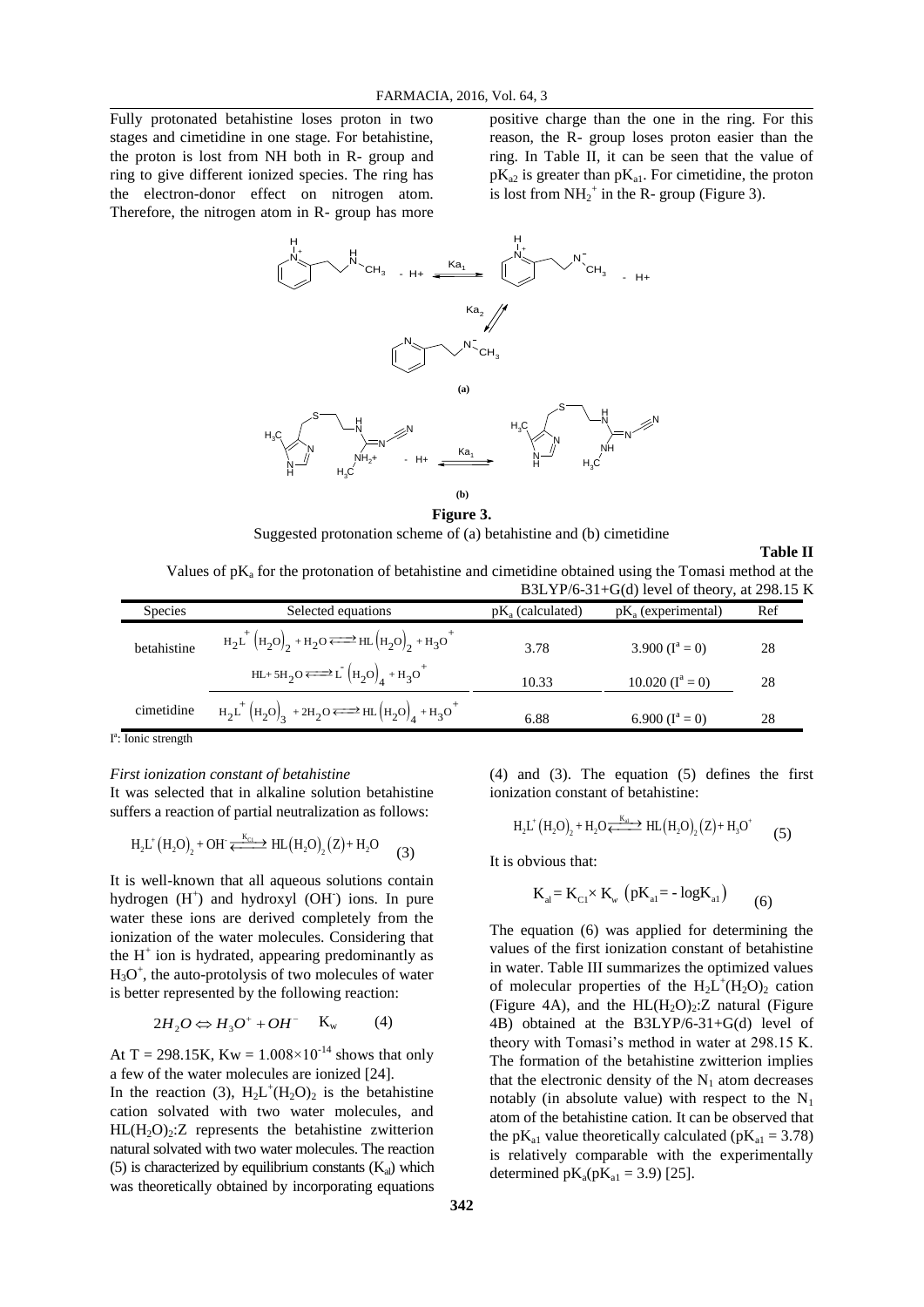

**Figure 4.**

Calculated structure for the betahistine cation (A) and neutral (B) betahistine zwitterion, at the B3LYP/6- 31+G(d) level of theory and using Tomasi's method in water at 298.15 K

#### **Table III**

Calculated structural magnitudes using Tomasi's method at the B3LYP/6-31+G(d) level of theory for the cations, anion and neutral molecules of betahistine at 298.15 K

| Species                | Calculated magnitudes        |                |                          |                          |
|------------------------|------------------------------|----------------|--------------------------|--------------------------|
| betahistine            | $H_2L^+(H_2O)_2$             | $HL(H_2O)_2$   | HL                       | $L(H_2O)4$               |
| $K_{C1}^a$             | $6.02936E+17$                |                |                          |                          |
| $K^a_{C2}$             | $\blacksquare$               |                | 3.34223E+29              |                          |
| $K^a_{al}$             | 6077.59093                   |                |                          |                          |
| $K^a_{a2}$             | $\qquad \qquad \blacksquare$ |                | $2.144E+10$              |                          |
| $\mathbf{a}_0$         | 4.84                         | 4.83           | 4.38                     | 4.94                     |
| $qN_1$                 | $-0.325516$                  | $-0.267201$    | $-0.291449$              | $-0.278065$              |
| $qC_2$                 | $-0.114362$                  | $-0.166267$    | $-0.197335$              | $-0.200069$              |
| qN <sub>9</sub>        | $-0.741437$                  | $-0.756594$    | $-0.572144$              | $-0.830403$              |
| $qH_{12}$              | 0.280085                     | 0.223397       | 0.223844                 | 0.224065                 |
| $qH_{17}$              | 0.269507                     | 0.224549       | 0.206586                 | 0.201861                 |
| $qO_{23}$              | $\blacksquare$               | $-1.142653$    | $\overline{\phantom{0}}$ | $\overline{\phantom{a}}$ |
| $qO_{24}$              | $-1.127553$                  | $\overline{a}$ |                          |                          |
| $qO_{26}$              | $\frac{1}{2}$                | $-1.121146$    |                          |                          |
| $qO_{27}$              | $-1.125145$                  | $\overline{a}$ |                          |                          |
| $qH_{22}$              | 0.226103                     | 0.199510       |                          |                          |
| $qO_{22}$              | $\overline{a}$               |                |                          | $-1.342936$              |
| $qO_{25}$              |                              |                |                          | $-1.209226$              |
| $qO_{28}$              |                              |                |                          | $-1.199325$              |
| $dH_{26}N_9$           | 1.87620                      |                |                          | L,                       |
| $dH_{28}O_{24}$        | 2.49797                      |                |                          |                          |
| $dH_{29}O_{24}$        | 2.56010                      |                |                          |                          |
| $dN_9H_{21}$           | $\overline{a}$               |                | 2.019597                 |                          |
| $dH_{24}N_9$           |                              |                |                          | 1.74586                  |
| $dH_{17}H_{25}$        |                              | 1.74662        |                          |                          |
| $dH_{25}N_9$           |                              | 1.81100        |                          |                          |
| $dO_{23}H_{27}$        |                              | 2.49633        |                          |                          |
| $dH_{34}O_{28}$        |                              |                |                          | 1.72090                  |
| $dN_9H_{30}$           |                              |                |                          | 1.91971                  |
| A $O_{24}H_{26}N_9$    | 162.21245                    |                |                          |                          |
| $AN_9H_{25}O_{23}$     |                              | 175.03024      |                          |                          |
| $AO_{23}H_{25}H_{22}$  |                              | 53.53124       |                          |                          |
| $AN_9H_{19}O_{23}$     |                              | 23.52878       |                          |                          |
| $A H_{19}N_9H_{21}$    |                              |                | 138.68177                |                          |
| $AO_{28}H_{30}N_9$     |                              |                |                          | 167.09575                |
| $AO_{31}H_{32}N_9$     |                              |                |                          | 128.30898                |
| $D-C_7C_6N_1C_2$       | -178.990194                  | 179.772057-    | -179.173993              | -178.017024              |
| $D-H_{20}C_{10}N_9C_8$ | $\qquad \qquad \blacksquare$ | 177.171022     | 176.572701               | $-65.377886$             |
| $D-H_{21}C_{10}N_9C_8$ | 177.171022                   | $-64.203571$   | $-65.660557$             | 55.605016                |
| $D-H_{29}O_{27}C_7C_6$ | 120.9078132                  | $\overline{a}$ |                          |                          |
| $D-H_{13}C_4C_3C_2$    | $\qquad \qquad \blacksquare$ | 179.938810     | 179.982580               | -179.765909              |

 ${}^a$ K<sub>C1</sub> and K<sub>C2</sub>, equilibrium constants of equations; K<sub>a1</sub> and K<sub>a2</sub>, first and second acid dissociation constants of species in water; D, dihedral angle between the indicated atoms  $(\hat{A})$ ;  $\hat{a}_0$ , bohr radius  $(\hat{A})$ ; q, total atomic charge (Muliken) (au); d, bond lengths between the indicated atoms; A, angles (°).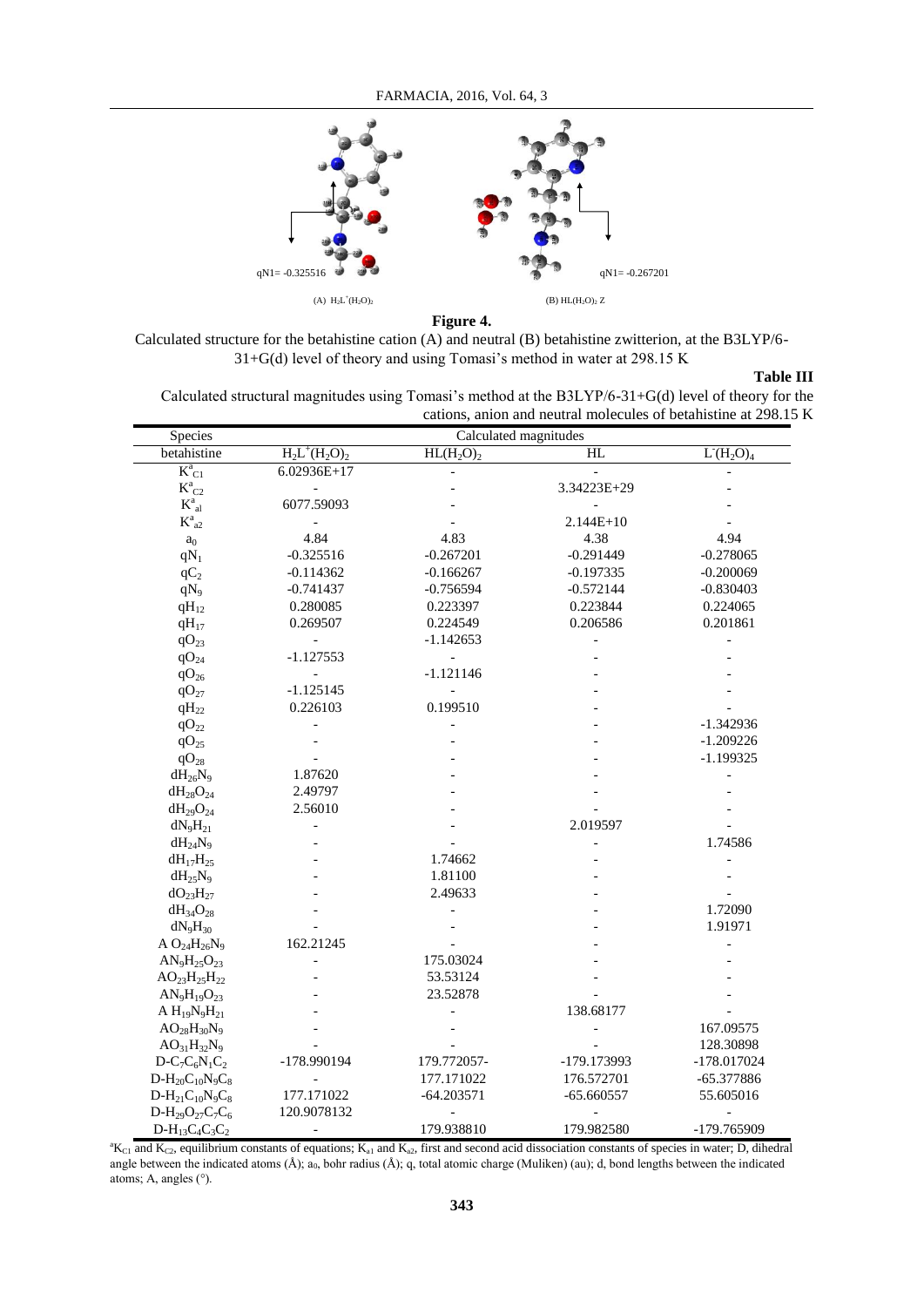## *Second ionization constant of betahistine*

It is selected that the HL:Z suffers a total neutralization process as follows:

$$
HL(Z) + OH^{'} (H_2O)_3 \xleftarrow{K_2} L (H_2O)_4
$$
 (7)

In the above reaction,  $L^2(H_2O)_4$  and HL represent the solvated anion with four water molecules and zwitterion natural of betahistine, respectively. The autoprotolysis of five molecules of water is better represented by the following reaction [26, 27]:

$$
5H_2O \xrightarrow{K_{32}} H_3O^+ + OH^-(H_2O)_3
$$
  
\n
$$
K_{N3} = \frac{K_W}{[H_2O]^3} = 6.4149 \times 10^{-20}
$$
 (9)

The described reaction in equation (7) is characterized by another equilibrium constant,  $K<sub>C2</sub>$ , which was also theoretically determined. By combining equations (7) and (8), the second ionization reaction of betahistine was obtained:

HL(Z)+ 5H<sub>2</sub>O
$$
\xrightarrow{K_{12}}
$$
 - L (H<sub>2</sub>O)<sub>4</sub> + H<sub>3</sub>O<sup>+</sup> (10)  
qN<sub>9</sub> = -0.572144

 $(A)$   $HL(Z)$ 

The second ionization constant  $(K_{a2})$  that characterizes the above reaction is associated with constants  $K_{C2}$ and  $K_{N2}$  by equation (7):

$$
K_{a2} = K_{C2} \times K_{N3} (pK_{a2} = -\log K_{a2})
$$
 (11)

The above equation was used to determine theoretically the value of the second ionization constant of betahistine in water. Table III summarizes the optimized values of molecular properties of the HL:Z zwitterion (Figure 5A), and  $L(H_2O)_4$  anion molecule (Figure 5B) obtained at the B3LYP/6-31+G(d) level of theory with Tomasi's method in water at 298.15 K. Obviously, the formation of the betahistine anion  $L(H_2O)_4$  implies that the electronic density of the  $N_9$  atom increases notably (in absolute value), with respect to the  $N_9$ atom of the betahistine zwitterion HL. It can be observed that the  $pK_{a2}$  theoretically calculated value  $(pK_{a2} = 10.33)$  is relatively comparable with the experimentally determined  $pK_{a2}$  ( $pK_a$  = 10.02) [24].



**Figure 5.**

Calculated structure for the betahistine zwitterion natural (A) and anion (B), at the B3LYP/6-31+G(d) level of theory and using Tomasi's method in water at 298.15 K

#### *Ionization constant of cimetidine*

It was chosen that the  $H_2L^+(H_2O)_3$  cation suffers a total neutralization as follows:

$$
H_2L^+(H_2O)_3 + OH^-(H_2O)_2 \Leftrightarrow HL(H_2O)_4 + 2H_2O \quad \text{K}_c(12)
$$

The autoprotolysis of four molecules of water is better represented by the following reaction [27]:

$$
4H_2O \xleftarrow{K_{N2}} H_3O^+ + OH^-(H_2O)_2
$$
\n
$$
K_{N2} = \frac{K_w}{[H_2O]^2} = 3.326 \times 10^{-18}
$$
\n(14)

In the reaction (12),  $HL(H_2O)_4$  is the neutral cimetidine solvated with four water molecules. Also,  $H_2L^+(H_2O)_3$  represents the cimetidine cation solvated with three water molecules. The reaction of equation (15) was obtained by incorporating equations (12) and (13):

$$
H_2L^+(H_2O)_3
$$
 +2H<sub>2</sub>O $\xrightarrow{K_{al}} H_L(H_2O)_4 + H_3O^+$  (15)

The equilibrium constant  $K_a$  that characterizes the above reactions, is:

$$
\mathbf{K}_{a} = \mathbf{K}_{\mathbf{C}} \times \mathbf{K}_{N2} \left( p\mathbf{K}_{a} = -\log \mathbf{K}_{a} \right)
$$
 (16)

These equations were used to theoretically determine the value of the ionization constant of cimetidine in water. Table IV summarizes the optimized values of molecular properties of the  $H_2L^+(H_2O)_3$  cation (Figure 6A), and  $HL(H_2O)_4$  neutral molecule (Figure 6B) for cimetidine obtained at the B3LYP/6-31+G(d) level of theory with Tomasi's method in water at 298.15 K. Evidently, the formation of the neutral cimetidine implies that the electronic density of the  $N_{13}$  atom decreases notably (in absolute value) with respect to the  $N_{14}$  atom of the cimetidine cation, as shown in Table IV. It can be observed that the  $pK_a$ value theoretically calculated ( $pK_a = 6.88$ ) is relatively comparable with the experimentally determined  $pK_a$  $(pK_a = 6.9)$  [24].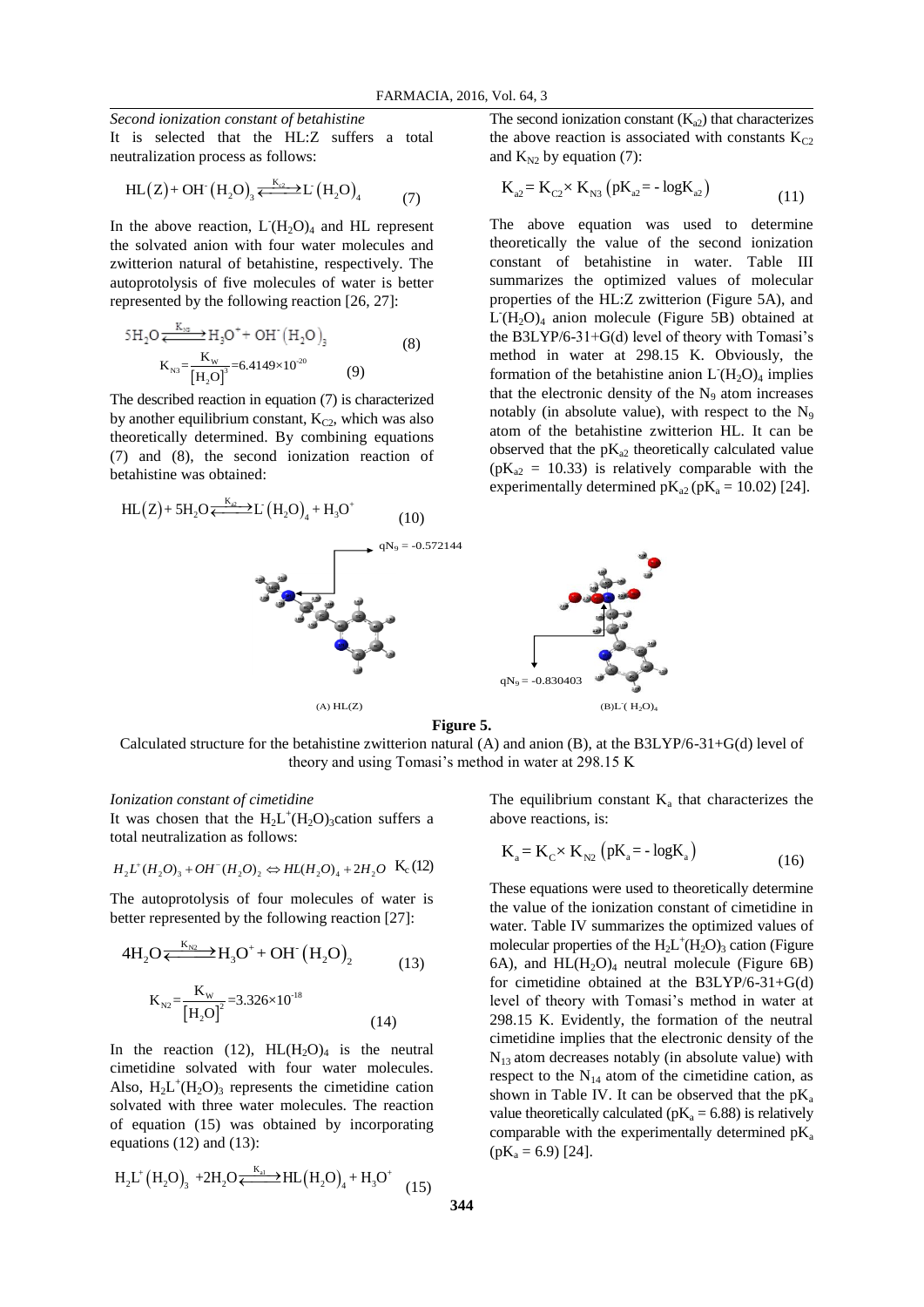

# **Figure 6.**

Calculated structure for the cimetidine cation (A) and neutral (B), at the B3LYP/6-31+G(d) level of theory and using Tomasi's method in water at 298.15 K

## **Table IV**

Calculated structural magnitudes using Tomasi's method at the B3LYP/6-31+G(d) level of theory for the cation and neutral molecules of cimetidine at 298.15 K*<sup>a</sup>*

| Species                      | Calculated magnitudes    |                                              |  |
|------------------------------|--------------------------|----------------------------------------------|--|
| cimetidine                   | $H_2L^+(H_2O)_3$         | $\overline{\text{HL}}(\text{H}_2\text{O})_4$ |  |
| $K_{C1}$                     | 2.30873E+24              |                                              |  |
| $K_{a1}$                     | 7648840.838              |                                              |  |
| a <sub>0</sub>               | 5.11                     | 5.41                                         |  |
| $qC_1$                       | $-1.085626$              |                                              |  |
| $qC_2$                       | 0.592757                 | 0.308655                                     |  |
| $qC_5$                       | 0.266249                 | 0.922961                                     |  |
| $qS_8$                       | 0.165783                 | 0.199486                                     |  |
| $qN_{11}$                    | $-0.495351$              | $-0.573830$                                  |  |
| $qN_{13}$                    | $\overline{\phantom{a}}$ | $-0.384547$                                  |  |
| $qN_{14}$                    | $-0.987501$              | $\overline{a}$                               |  |
| $qN_{17}$                    | $-0.618701$              | $-0.742527$                                  |  |
| $qO_{34}$                    | $\overline{\phantom{a}}$ | $-1.131008$                                  |  |
| $qO_{35}$                    | $-1.099028$              | $\blacksquare$                               |  |
| $qO_{37}$                    |                          | $-1.154765$                                  |  |
| $qO_{38}$                    | $-1.099028$              |                                              |  |
| $qO_{40}$                    |                          | $-1.119080$                                  |  |
| $qH_{18}$                    | 0.238907                 | 0.485744                                     |  |
| $qH_{26}$                    | 0.277584                 | 0.257281                                     |  |
| $qH_{33}$                    | 0.281070                 | 0.248261                                     |  |
| $dO_{41}H_{31}$              | 1.77606                  |                                              |  |
| $dO_{38}H_{32}$              | 2.74581                  |                                              |  |
| $dO_{35}H_{30}$              | 1.82383                  |                                              |  |
| $dH_{32}H_{39}$              | 2.61321                  |                                              |  |
| $dO_{34}H_{30}$              | $\overline{a}$           | 2.75001                                      |  |
| $dN_{17}H_{41}$              |                          | 1.83638                                      |  |
| $dO_{37}H_{36}$              |                          | 1.80962                                      |  |
| $dO_{40}H_{38}$              |                          | 1.78686                                      |  |
| $dO_{34}H_{29}$              |                          | 2.49998                                      |  |
| $AN_{14}H_{31}O_{41}$        | 164.70310                |                                              |  |
| $AN_{17}H_{41}O_{40}$        |                          | 171.07138                                    |  |
| $AN_{14}H_{30}O_{35}$        | 148.32505                |                                              |  |
| $AN_{14}H_{30}O_{38}$        | 108.64328                |                                              |  |
| $AN_{14}H_{41}O_{40}$        | $\qquad \qquad \Box$     | 124.09166                                    |  |
| $D-N_4C_3C_2C_1$             | -179.895876              |                                              |  |
| $D-C_5N_4C_3C_2$             | 0.164437                 | 0.382486                                     |  |
| $D-C_{16}N_{13}C_{12}N_{11}$ | 170.808570               |                                              |  |
| $D-H_{18}C_1C_2C_3$          | -123.600739              | -179.923216                                  |  |
| $D-C_{12}N_{11}C_{10}C_9$    | 88.804696                | $-87.777321$                                 |  |
| $D-H_{22}N_6C_5N_4$          | 178.827607               | 1.544872                                     |  |
| $D-C_{14}N_{13}C_{12}N_{11}$ | -                        | $-161.004070$                                |  |
| $D-N_{17}C_{16}N_{15}C_{12}$ | $\overline{a}$           | 144.457480                                   |  |

<sup>a</sup>K<sub>C</sub>, equilibrium constants of equations; K<sub>a</sub>, acid dissociation constant of species in water; D, dihedral angle between the indicated atoms  $(A)$ ;  $a_0$ , bohr radius  $(A)$ ; q, total atomic charge (Muliken) (au); d, bond lengths between the indicated atoms; A, angles (°).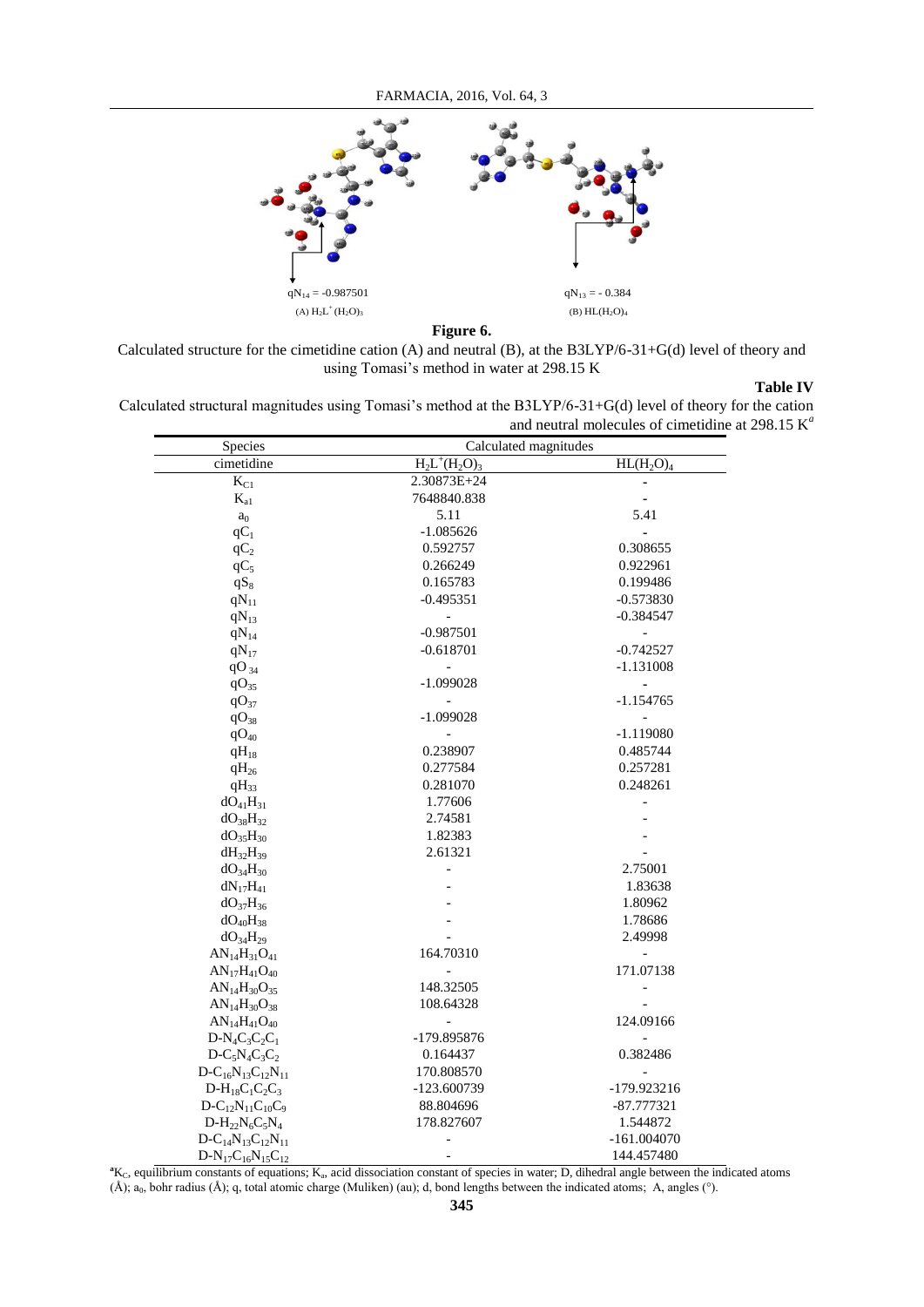The molecule of water originated from the acidbase reaction, together with the hydration water molecule of the betahistine and cimetidine, and these are the molecules of water that interact with the betahistine and cimetidine molecules by means of IHBs. According to ref. [28], the properties of the weak, moderate and strong hydrogen bonds have classified. For species of this study, the distances and angles of intermolecular hydrogen bounds (IHBs) are shown in Tables III and IV. These values show that the IHB of cation and the neutral molecules of cimetidine and also, cation, anion and neutral molecules of betahistine are very close to class of the moderate IHBs. Finally, it must be noted that hydrogen bonds are at the minimum distance between molecules. Therefore, we can design nano drugs with lower volume, which are more effective at lower dosage that can be very useful in the treatment of different diseases. [4, 28-31].

#### **Conclusions**

In this study, we have theoretically determined the  $pK<sub>a</sub>$  of betahistine and cimetidine in water at 298.15 K with the *ab initio* and DFT methods. There is a good agreement between the theoretically determined acid dissociation constants and the experimentally determined ones. This agreement along with the other data (the electronic density, q, structural properties, and IHBs) helps us to predict nano drug modelling of betahistine and cimetidine.

#### **Acknowledgements**

Thanks are gratefully extended to the Faculty of Chemistry, Islamic Azad University, Ayatollah Amoli Branch for its valuable help with this work.

## **References**

- 1. Arkfield D.G., Rubenstein E., Quest for the holy grial to cure arthrithis and osteoporosis: emphasis on bone drug delivery systems. *Adv. Drug. Delivery. Rev.*, 2005; 57: 939-944.
- 2. Fisher A.J.E., Histamine in the treatment of vertigo. *Acta. Otolaryngol. Suppl.*, 1991; 479(111): 24-28.
- 3. Bodoki E., Bogdan D., Săndulescu R., *Ab initio*  study of the na–colchicine positively charged complex. *Farmacia*, 2015; 63(4): 539-541
- 4. Nag A., Dey B., Computer-Aided drug design and delivery systems, Capter 2, McGraw-Hill Companies, 2011, USA.
- 5. Jia Z., Ramstad T., Zhong M., Medium-throughput pKa screening pharmaceuticals by pressure-assisted capillary electrophoresis. *Electrophoresis*, 2001; 22(6): 1112-1118.
- 6. Kibbey C.E., Poole S.K., Robinson B., Jackson J.D., Durham D., An integrated process for measuring the physicochemical properties of drug candidates in a preclinical discovery environment. *J. Pharm. Sci.*, 2001; 90(8): 1164-1175.
- 7. Foulon C., Danel C., Vaccher C., Yous S., Bonte J.P., Goossens J.F., Determination of ionization constants of N-imidazole derivatives, aromatase inhibitors, using capillary electrophoresis and influence of substituents on pKa shifts. *J. Chromatogr. A.*, 2004; 1035: 131-136.
- 8. Molin P.G., Zon M.A., Fernandez H., The electrochemical behaviour of the altenuenemycotoxin and its acidic properties. *J. Electroanal. Chem.*, 2002; 520: 94-100.
- 9. Xu Q., Tanaka K., Mori M., Helaleh M.I.H., Hu W., Hasebe K., Toada H., Monolithicoctadecylsilyl-silica gel column for the high-speed ion chromatographic determination of acidity. *J. Chromatogr. A.*, 2003; 997: 183-190.
- 10. Blanco S.E., Almandoz M.C., Ferretti F.H., Determination of the overlapping pKa values of resorcinol using UV-visible spectroscopy and DFT methods. *Spectrochim. Acta. Part A.*, 2005; 61: 93-102.
- 11. Duc M., Gaboriaud F., Thomas F., Sensitivity of the acid–base properties of clays to the methods of preparation and measurement: 1. Literature review. *J. Colloid. Interface. Sci.*, 2005; 289: 139-147.
- 12. Alarcón-Angeles G., Corona-Avendaño S., Rojas-Hernández A., Romero-Romo M.A., Ramrez-Silva M.T., Evaluation of the acidity constants of the 4-hidroxy-5-[salicylideneamino]-2-7-naphthalene-disulfonic acid (Azomethine-H) using UV–vis spectrophotometry. *Spectrochim. Acta. Part A.*, 2005; 61: 313-319.
- 13. Sanchez-Rivera A.E., Corona-Avendano S., Alarcon-Angeles G., Rojas-Hernandez A., Ramrez-Silva M.T., Romero-Romo M.A., Spectrophotometric study on the stability of dopamine and the determination of its acidity constants. *Spectrochim. Acta. Part A.*, 2003; 59: 3193-3203.
- 14. Kelly C.P., Cramer C.J., Truhlar D.G., Adding explicit solvent molecules to continuum solvent calculations for the calculation of aqueous acid dissociation constants. *J. Phys. Chem. B.*, 2006; 110: 2493-2499.
- 15. Mohle K., Hofmann H.J., Stability order of basic peptide conformations reflected by density functional theory. *J. Mol. Model.*, 1998; 4: 53-60.
- 16. Tosso R.D., Zamora M.A., Survire F.D., Enriz R.D., *Ab initio* and DFT study of the conformational energy hypersurface of cyclic gly-gly-gly. *J. Phys. Chem. A.*, 2009; 113: 10818-10825.
- 17. Hudaky P., Perczel A., Conformation dependence of pKa:  *Ab initio* and DFT investigation of histidine. *J. Phys. Chem. A.*, 2004; 108: 6195-6205.
- 18. Liptak M.D., Gross K.C., Seybold P.G., Feldgus S., Shields G.C., Absolute pKa determinations for substituted phenols. *J. Am. Chem. Soc.*, 2002; 124: 6421-6427.
- 19. Elmali D., Calculation of acidity constants of some substituted thiazole derivatives using DFT and UV spectroscopic methods. *J. Arts. Sci.*, 2007; 8: 23-33.
- 20. Cossi M., Rega N., Scalmani G., Barone V., Energies, structures, and electronic properties of molecules in solution with the C-PCM solvation model. *J. Comp. Chem.*, 2003; 24: 669-681.
- 21. Program C.S., Chem3D 5.0; Program for Molecular Modeling and Analysis; Cambridge Soft Corporation: MA, USA, 2000.